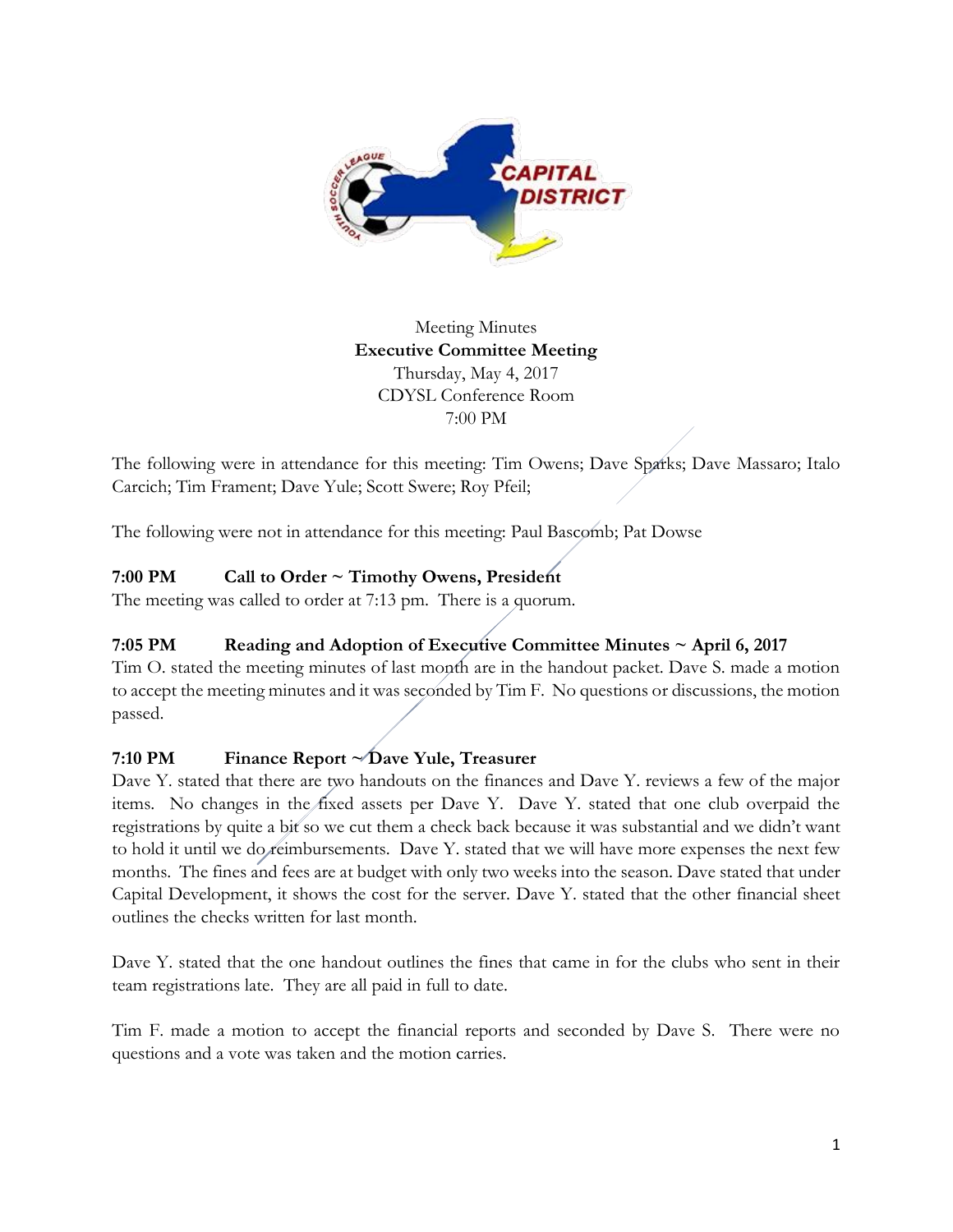### **7:15 PM Office Report ~ Timothy Owens**

Tim O. reviewed the office report handout and stated that the office has been busy. There are items that show the teams registered for Empire Cup Tournament currently. Tim O. noted the registration numbers for the travel players and it shows that it is more than last year. Tim O. stated that he hoped that the registrations would be up ten percent and we are at that point right now for travel. There are 52 teams playing EDP, of which 16 of them are also playing CDYSL. Which means 36 full teams are no longer playing CDYSL and they are playing with US Club. We would then show we are missing at least 600 registrations missing and it averages about \$18,000. Tim O. asks if there is anything that we can do to get those teams to also play in CDYSL, even if it is limited play. Tim F. asked with EDP, are they playing teams for all over and not just here and it was stated that they may play 2 or 3 local teams and the rest are out of the area. There were discussions were about the higher number being in the older age groups but there are still younger groups like 11, 12 and 13's. The upper groups for most of those clubs are either limited play or nothing with our league. There were discussions on this topic.

Tim O. stated that the registrations are in the office report as well as the registration report that is also a handout. Tim O. stated the website seems to be working okay for the most part and we occasionally have some issues. Italo stated that we are working with Logical Net on some items that worked last year that no longer work this year.

### **7:30 PM Committee Reports:**

### **Rules ~ Scott Swere (RULES PROPOSALS – Updates)**

Scott apologized that he was so busy and his father is having some health issues. Scott outlined the health issues. Scott stated that his club also has a new president and a new administrator. He hasn't had a chance to meet with Pat D. yet but he is looking to do so soon. Tim O. stated that our hearts and prayers are going out to Scott and his family. Scott stated that there are no new rules now and it is mostly streamlining what we do have. Tim O. stated that all the rules are in place and all has been updated except for the goal size and the no play date, those are the only two rules suspended for this year. Tryouts are still no earlier than June 20<sup>th</sup>. Scott reported that they are no longer manufacturing the 7 x 21 goals. There were discussions on this topic.

Tim O. stated that U10 and U12 games being played in at Afrim's. More and more people are complaining and we have been instructing them that they don't have to play indoors if they don't want to if they want to play Spring outdoor games. There were discussions on this topic as well as an email that outlined specific sizes and complaints on playing indoor at Afrim's. Tim F. stated that let the season finish and then let the membership vote. There are several options that can be looked at if the membership does not want to play any of their CDYSL Spring games indoor. Tim O. stated that every year, Alleycats will put Afrim's Latham and Afrim's Colonie as an acceptable field to play their games on and we need to stop facilitating it and saying we will not accept it. There were discussions on the field width and lengths. They need to meet those minimum standards.

There were discussions about clubs allowing other groups come into the area and hold tryouts on their fields for teams that aren't part of our league. There were discussions that most of these clubs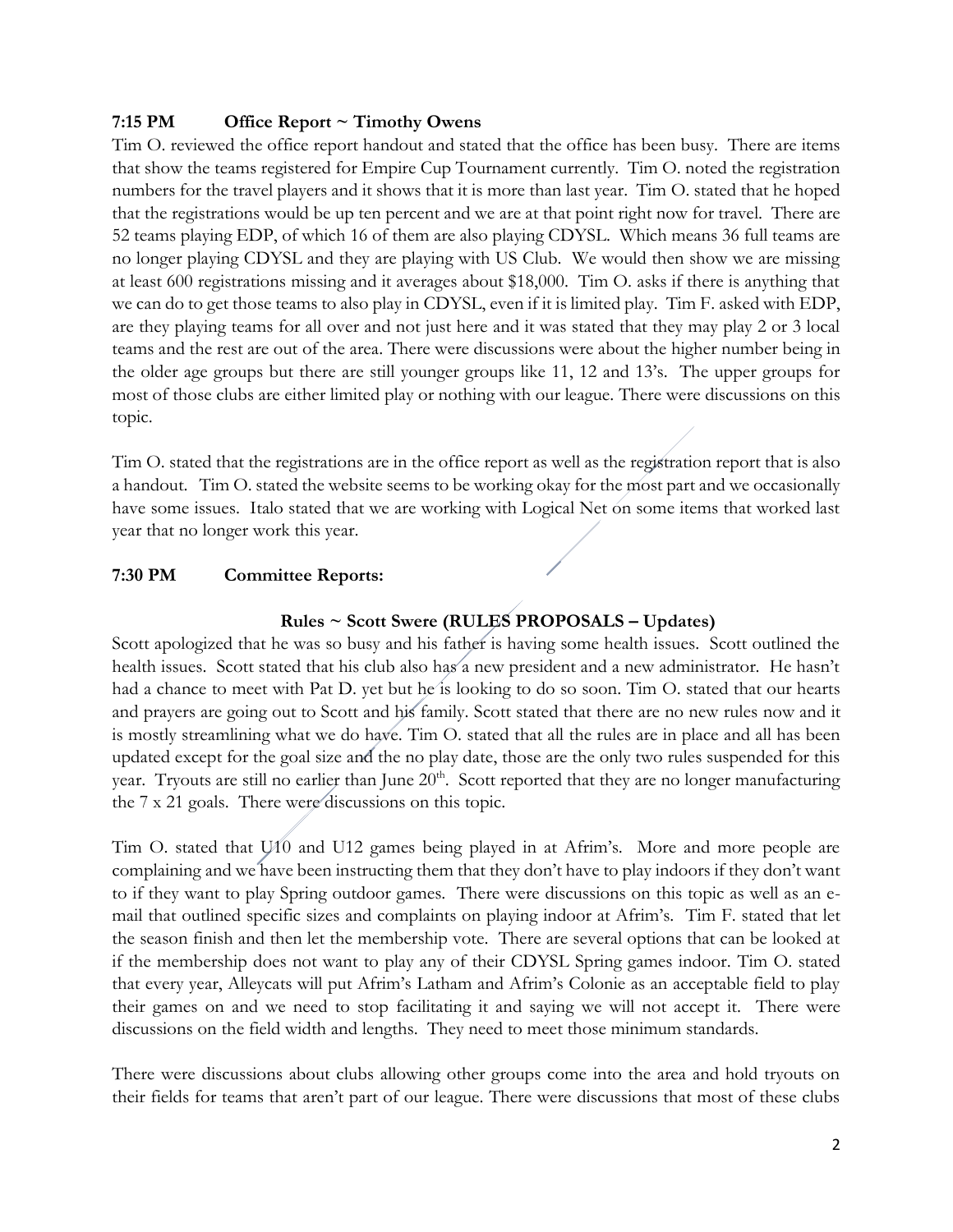do not own their own fields so they are using public spaces such as schools and parks. Tim O. stated that CDYSL is the only league left who has a tryout date rules. There were discussions on this topic and the reasons why and what other leagues have or do not have. Tim O. stated that this year we should not have any issues with the tryout dates. Tim F. stated that the office should send out this topic on the tryout dates and our rules to holding the tryouts and the dates. Tim O. asked Italo to make sure this happens. There were discussions on EDP teams holding tryouts and the time frame that they are done and Tim O. stated that they need to be done by August 1<sup>st</sup>. Italo stated that when he started the schedule, he was asked to have the games done by Father's Day and Italo did accommodate this request. Tim O. asks to revisit this at the end of this meeting.

#### **Finance ~ Dave Sparks**

Dave S. stated that input was sought for the budget and he sent it along to Dave Y. Dave Y. stated that this will be presented at the next meeting. Tim F. stated that Italo asked him to get in touch with the programmer on scheduling. Tim F. stated that he sent him an e-mail around 5 pm tonight and he was in the doctors with his young child and the programmer has the existing code to see how it is done and the cost would be about \$10,000 to do a new program. Tim F. stated that he can send out the e-mail. There were discussions on retaining the programmer for a small fee every year for updates needed to the program.

#### **Games ~ Paul Bascomb (GAMES – Updates: Futsal, Spring)**

Tim O. stated that the report is inside the office report. Games are being played and there are some cancellations due to weather. Italo stated that a small number of games are TBR'd and rescheduling is continuing. We have about 3-4 rescheduling per day. Tim O. stated that since there was a certain increase with EDP, there are different demands on the referee assignor. If go to the website and pick an age group, the assignor is scheduling games two weeks out. Italo stated that this past Sunday, there were over 30 games that were not CDYSL being played and that takes a toll on our limited referees. There were discussions on this and the issue of not having the 3-man system on some of the games so the games can get played. Roy asked if the coach is not happy or is happy with the game, can they report and it was stated that they can. Italo gave an example of a complaint he received and how Italo handled it. Italo stated that we are encouraging coaches to give input but the coaches don't usually report on things.

Roy stated that even though Paul is not here, can we summarize the Futsal meeting. Italo reported there were a few individuals at the meeting. Basically, they support it and we agreed to support the program next year and possible three locations. Italo outline some possible venues. Italo will be making calls next week on the venues and Italo stated that he would like to report some basic information for the June meeting and the AGM meeting.

Tim F. stated that Paul sent out an e-mail looking for input about the lanyards. Tim O. stated that he has been to three games so far and the referees were enforcing the lanyard rule. Italo stated that CD Ref is pushing the referees to enforce the lanyard rule. There were discussions on why the lanyard rule came into place and why we do that. Italo reported that there is only one club who is complaining and making a big deal out of wearing the lanyards.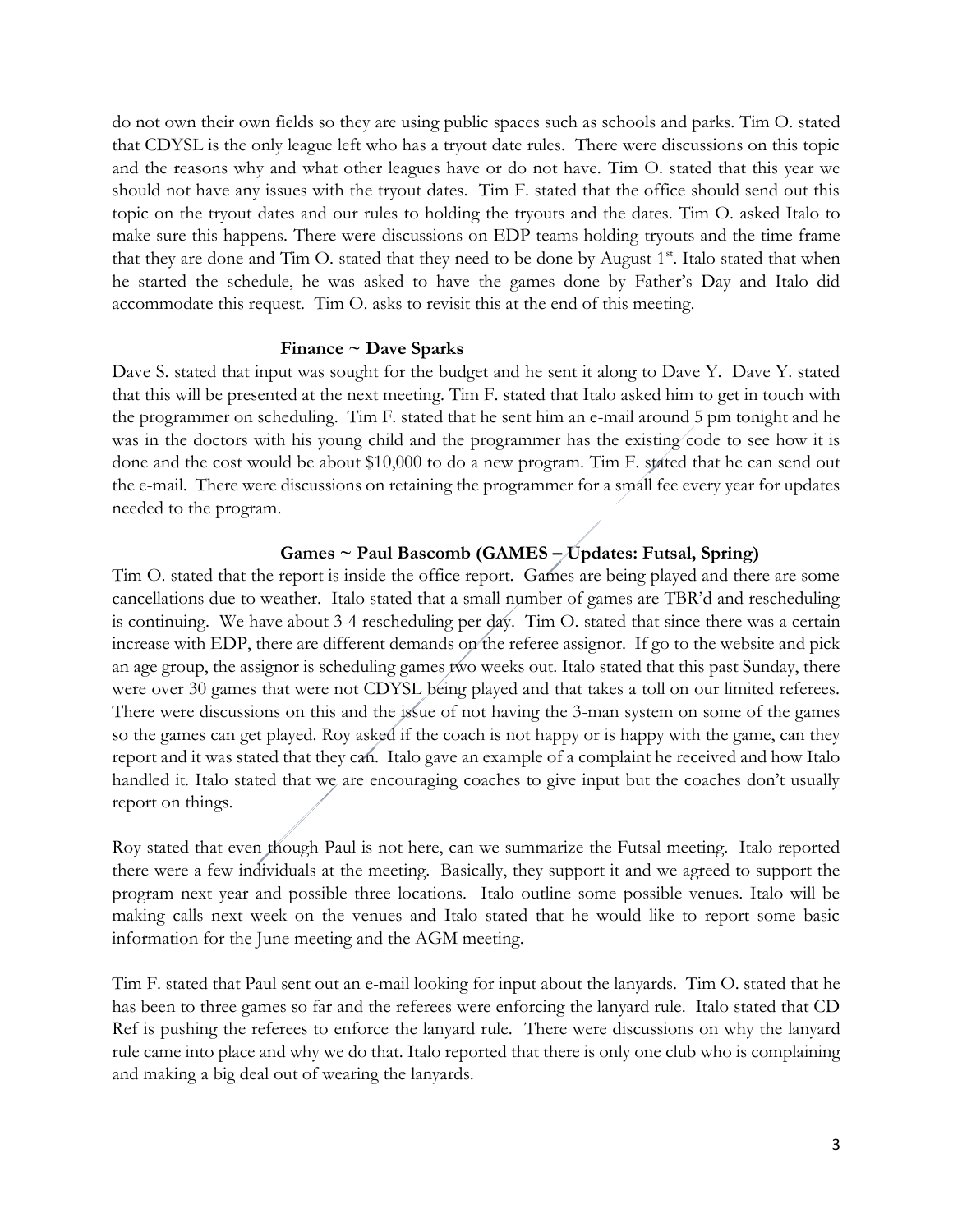#### **Membership/Nominations ~ Dave Sparks**

Dave S. stated that he would follow up with Capital United with Liz Villamil and the website saying there are 11 teams but only 2 are playing in the league and things are good with the club.

Tim O. stated that we heard there was some club strain so we reached out and it was said it was all good.

#### **Registrations ~ Tammy Kishbaugh**

This was already reported earlier with the office report.

#### **ZTEC, Arbitration, Appeals ~ Tim Frament**

Tim F. stated that he has an Arbitration. Greenbush SC filed against Empire FC and there is bad blood there. Greenbush Soccer has their website and Empire FC recreated a site very close to the Greenbush website. Empire FC had tags all over the place on the site that was like the Greenbush Soccer website. They were brought in and had discussions and in the grievance asked for three items and Empire FC will do most of what was requested of him to stop some of his practices. There were questions as to why the club is making the sites like that and there were discussions on how it works and what the angle was from the Empire FC president. There is no need to punish anybody and they got him to agree to make the changes. There were discussions on his membership status if he continues to have less than the three-team minimum. Dave S. gave the example of Valley Soccer Club having different numbers off and on during any given season.

Zero Tolerance is with Prince Knight.

#### **7:45 PM Programs:**

#### **Coaching Education ~ Roy Pfeil, Second Vice President**

Roy stated that he has held many courses. Tim F. asked if the names were given to ENYYSA for coaches to instruct and Roy stated that he has not. Roy stated that we have some of the coaches but coaches who hold an eligible license always find an excuse not to get involved in it. Roy stated that only three people responded with the names and Tim F. stated that State Island was the only league that submitted names.

## **ODP Program (follow-up) ~ Roy Pfeil**

There is nothing new to report at this meeting on this topic.

### **TOP Soccer ~ NO REPORT**

There is nothing new to report at this meeting on this topic.

#### **Coaches Workshop**

There is nothing new to report at this meeting on this topic.

## **7:55 PM Unfinished Business – Computer Services (office), Empire Cup 2017, Positive Coaching Alliances, Give back – Pat Dowse**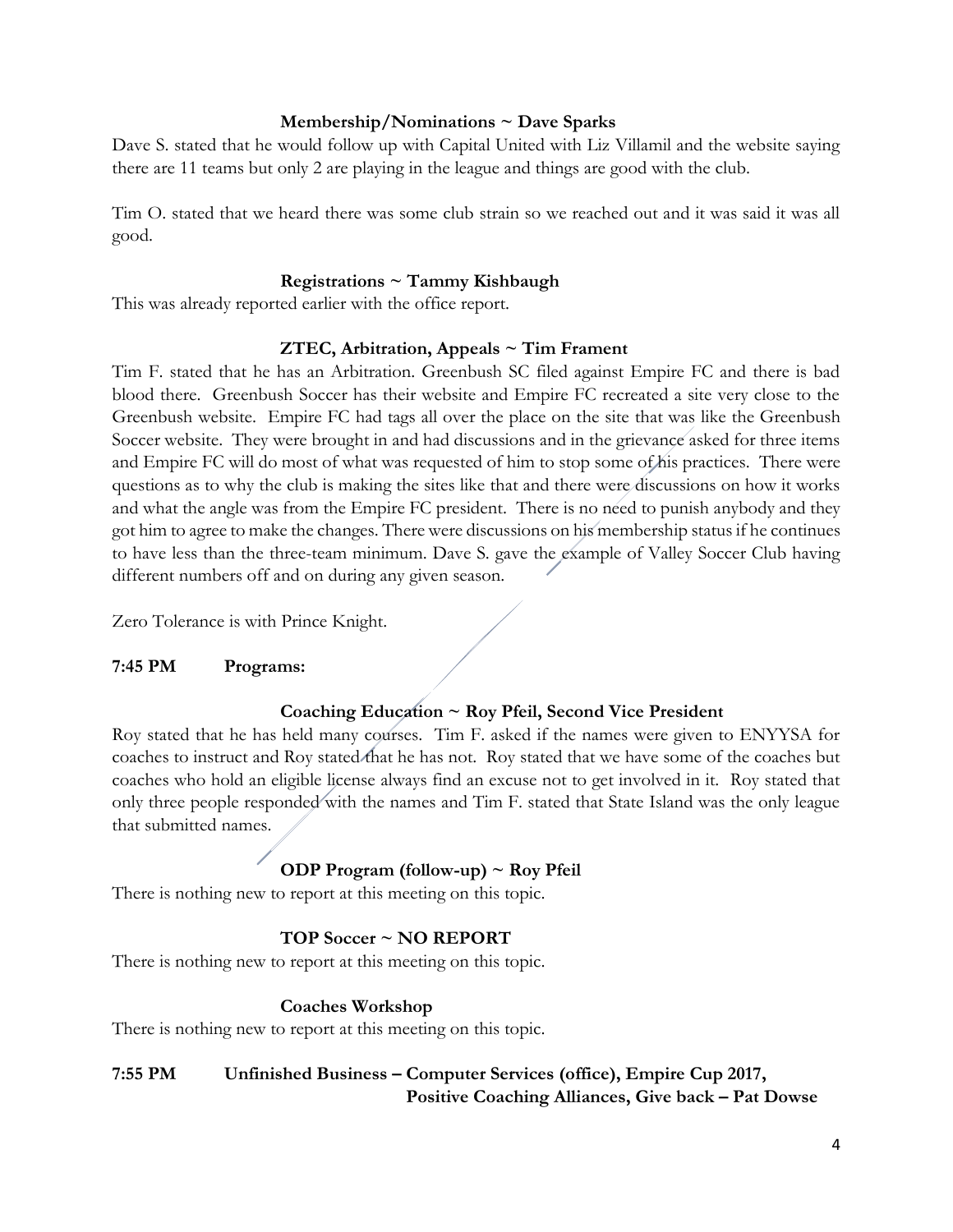## **Budget 2017-18 Nominations/AGM**

Tim O. stated that computer services were already spoken about.

Tim O. stated that Empire Cup has 26 teams registered for this tournament. Tim O. stated that this is our tournament and every year we go about the tournament in the same manner. If we keep doing what we have been doing, we get the same results. This should be more effort put into this. It involves planning and implementation. We have a challenge that our tournament director is also a director of another tournament. There is a conflict. There is minimal effort put into the Empire Cup because they are preoccupied with their other tournament. So, we get to June 1<sup>st</sup> and we are still looking for more teams to play. He had a conversation with our tournament director on what they needed to do. This is continuing to occur every year. We started early this year and we are at a pause again. Our CDYSL Empire Cup e-mail as in the office report, three dates by ENYYSA and there is a blast weekly from our office. It just so happens that the blast for the other tournament goes out within one minute up to an hour of our blast. Tim O. has a problem with that. He also has a problem having that blast going to his e-mail when he knows that e-mail blast is going out to people who have access to more emails from your average person. It goes out to almost every coach in the system but not everybody has that CDYSL database. Do you understand the conflict? With this Empire Cup at the last meeting, it will be held at Maalwyck because Highland agreed. We brought in Highland and they have the contract that Tim O. sent personally. It isn't signed yet but they said they would. With respect to teams coming to the tournament. Part of the instructions were to pick up the phone and make the calls and make the brackets now. The deadline on our website states it is June 16, days before our tournament. Wouldn't we want our tournament schedule well before the tournament occurs. We do have a tournament sponsor, Score, we are also getting the game balls from Score and we have a savings of over \$3,000 on that. Tim O. stated that we are trying to get more sponsors. Roy stated that this is what Kathy is supposed to be doing. She should get the sponsors and getting these items in order and focusing on. Tim O. has been reaching out to clubs on his own. Tim O. stated some of the specifics that he has instructed Kathy to contact and to do to get this tournament rolling now. Tim O. gave a few teams that he things we should solicit as they are doing well and we want them to come to the tournament. We can see where teams are now while the season is playing. There were discussions if the word is out there to the past teams who played with us and especially those who walked away winning a first or second place award in previous tournament. Tim F. stated that the leagues should be called. Tim O. stated that there are a couple of brackets that are just about built. There were discussions on the way the numbers are now in certain age groups. Tim O. reported that we do want to have a premier level and a club level and we need to market it this way so we don't have an odd number in one level because there can't be two brackets. There were discussions on attracting more local teams and ways to possibly do so. There were discussions on how the Guilderland tournament is doing and the number or brackets they have on some of the age/gender levels.

Paul oversees the Nominations and he must report on this. It was noted that no e-mails have been sent out on this yet.

#### **8:15 PM New Business – MLS Bus Trips, CDYSL Day at Local Colleges -Fall 2017**